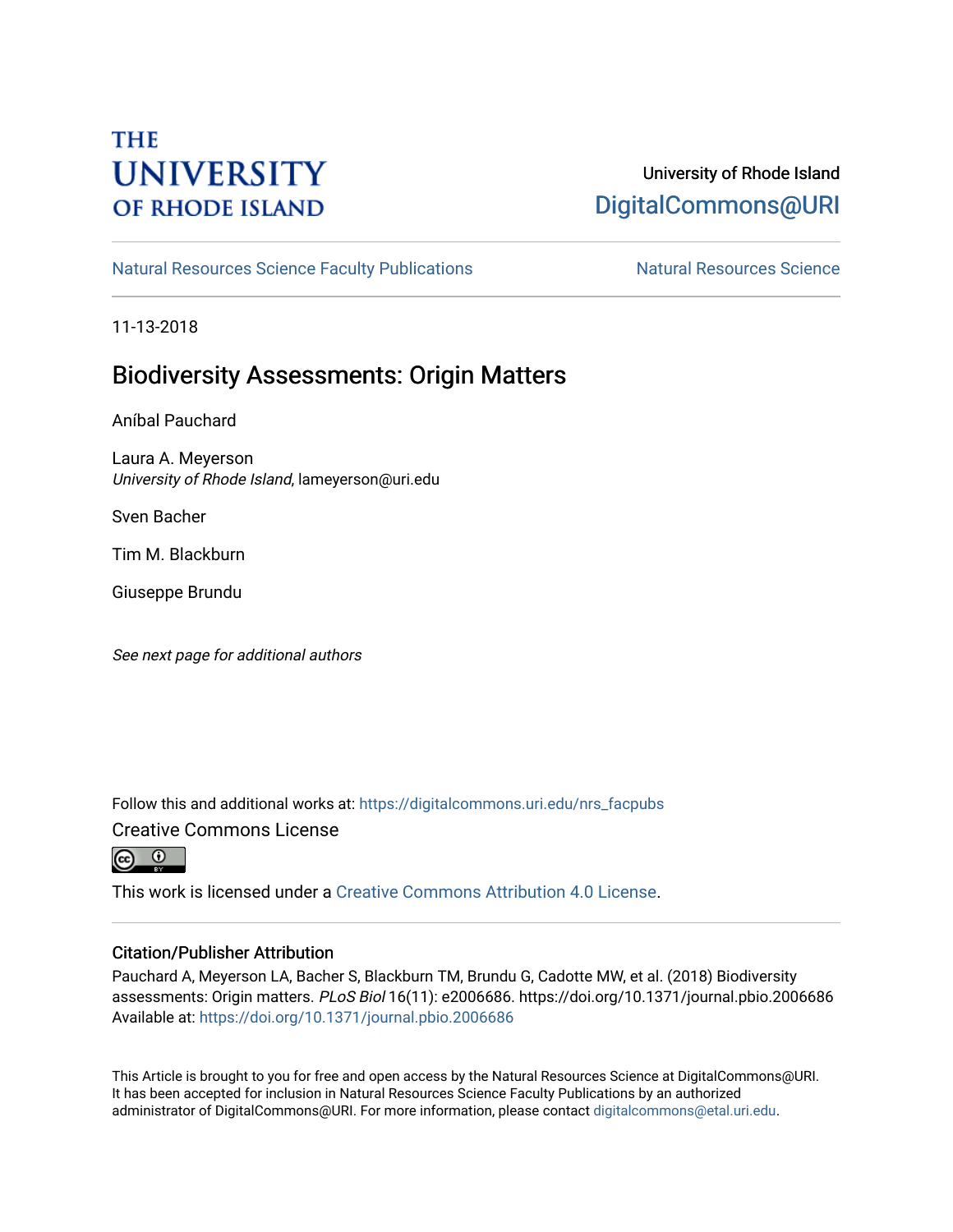### Authors

Aníbal Pauchard, Laura A. Meyerson, Sven Bacher, Tim M. Blackburn, Giuseppe Brundu, Marc W. Cadotte, Franck Courchamp, Franz Essl, Piero Genovesi, Sylvia Haider, Nick D. Holmes, Philip E. Hulme, Jonathan M. Jeschke, Julie L. Lockwood, Ana Novoa, Martin A. Nuñez, Duane A. Peltzer, Petr Pyšek, David M. Richardson, Daniel Simberloff, Kevin Smith, Brian W. van Wilgen, Montserrat Vilà, John R. U. Wilson, Marten Winter, and Rafael D. Zenni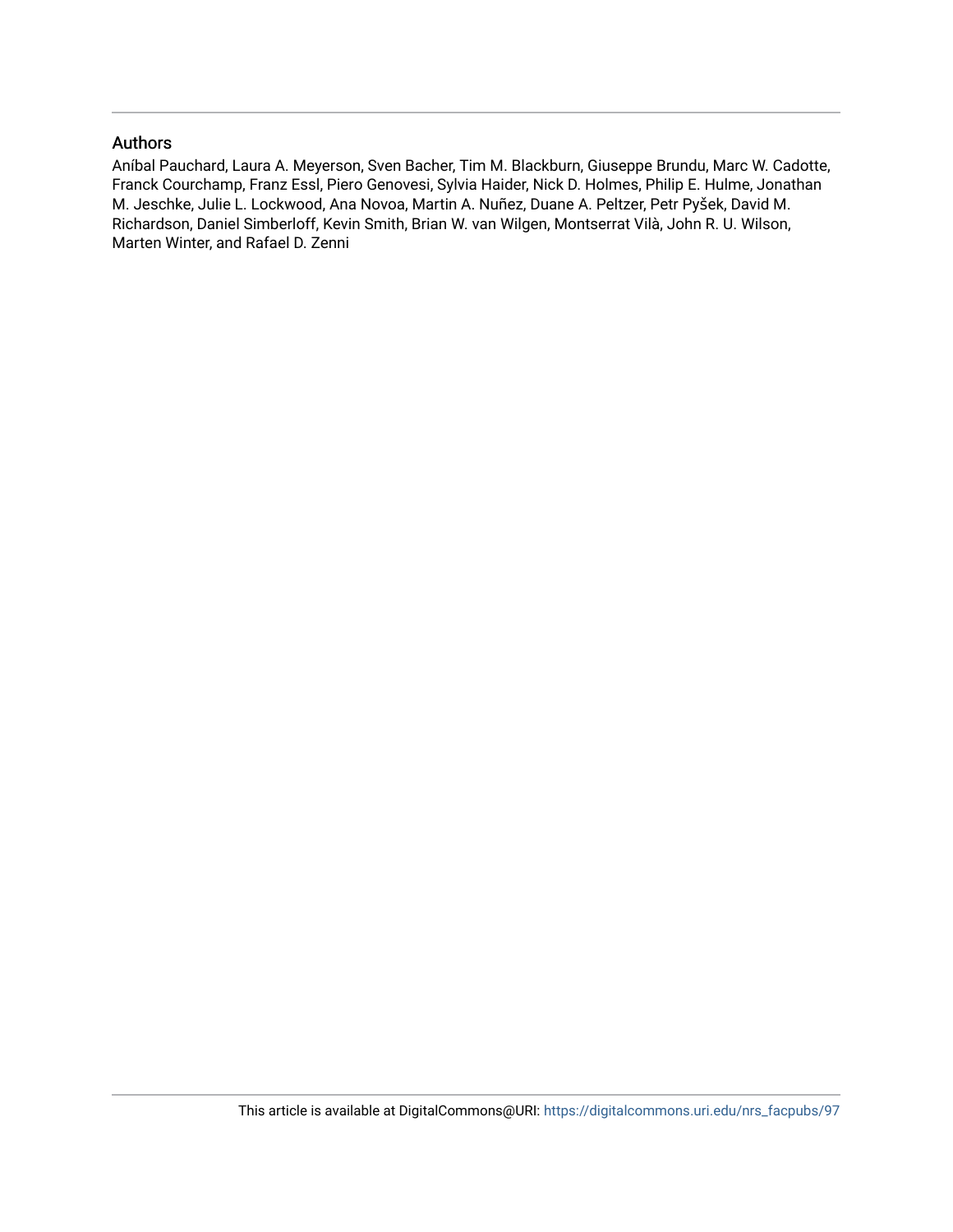

# **OPEN ACCESS**

**Citation:** Pauchard A, Meyerson LA, Bacher S, Blackburn TM, Brundu G, Cadotte MW, et al. (2018) Biodiversity assessments: Origin matters. PLoS Biol 16(11): e2006686. [https://doi.org/](https://doi.org/10.1371/journal.pbio.2006686) [10.1371/journal.pbio.2006686](https://doi.org/10.1371/journal.pbio.2006686)

**Received:** May 16, 2018

**Accepted:** October 10, 2018

**Published:** November 13, 2018

**Copyright:** © 2018 Pauchard et al. This is an open access article distributed under the terms of the Creative Commons [Attribution](http://creativecommons.org/licenses/by/4.0/) License, which permits unrestricted use, distribution, and reproduction in any medium, provided the original author and source are credited.

**Funding:** The authors received no specific funding for this work.

**Competing interests:** The authors have declared that no competing interests exist.

**Abbreviations:** CBD, Convention on Biological Diversity; IPBES, Intergovernmental Science-Policy Platform on Biodiversity and Ecosystem Services; SDG, Sustainable Development Goal.

**Provenance:** Not commissioned; externally peer reviewed.

<span id="page-2-0"></span>FORMAL COMMENT

# Biodiversity assessments: Origin matters

 $\mathsf{A}$ níbal Pauchard $\mathsf{D}^{1,2}$ \*, Laura A. Meyerson $^3$ , Sven Bacher $^4$ , Tim M. Blackburn $^{5,6},$ **Giuseppe Brundu7 , Marc W. Cadotte8 , Franck Courchamp9 , Franz Essl10, Piero Genovesi11, Sylvia Haider12,13, Nick D. Holmes14, Philip E. Hulme15, Jonathan M. Jeschke16,17, Julie L. Lockwood18, Ana Novoa19, Martin A. Nuñez20, Duane A. Peltzer21, Petr Pysˇek19,22, David M. Richardson23, Daniel Simberloff24, Kevin Smith25, Brian W. van Wilgen23, Montserrat Vilà26, John R. U. Wilson23,27, Marten Winter13, Rafael D. Zenni28**

**1** Facultad de Ciencias Forestales, Universidad de Concepción, Concepción, Chile, 2 Institute of Ecology and Biodiversity, Santiago, Chile, **3** University of Rhode Island, Natural Resources Science, Kingston, Rhode Island, United States of America, **4** Department of Biology, University of Fribourg, Fribourg, Switzerland, **5** Centre for Biodiversity and Environment Research, Department of Genetics, Evolution, and Environment, University College London, London, United Kingdom, **6** Institute of Zoology, Zoological Society of London, Regent's Park, London, United Kingdom, **7** University of Sassari, Department of Agriculture, Sassari, Italy, 8 University of Toronto, Scarborough, Toronto, Canada, 9 Ecologie, Systématique, et Evolution, Univ Paris-Sud, CNRS, AgroParisTech, Université Paris-Saclay, Paris, France, 10 Division of Conservation Biology, Vegetation and Landscape Ecology, University Vienna, Vienna, Austria, **11** ISPRA, Institute for Environmental Protection and Research and Chair IUCN SSC Invasive Species Specialist Group, Rome, Italy, **12** Martin Luther University Halle-Wittenberg, Institute of Biology/Geobotany and Botanical Garden, Halle, Germany, **13** German Centre for Integrative Biodiversity Research (iDiv) Halle-Jena-Leipzig, Leipzig, Germany, **14** Island Conservation, Santa Cruz, California, United States of America, **15** Bio-Protection Research Centre, Lincoln University, Canterbury, New Zealand, **16** Leibniz-Institute of Freshwater Ecology and Inland Fisheries, Berlin, Germany, 17 Institute of Biology, Freie Universität Berlin, Berlin, Germany, **18** Ecology, Evolution, and Natural Resources, Rutgers University, New Brunswick, New Jersey, United States of America, **19** Department of Invasion Ecology, Institute of Botany, Czech Academy of Sciences, Prague, Czech Republic, **20** Grupo de Ecologıa de Invasiones, INIBIOMA, CONICET Universidad Nacional del Comahue, Argentina, **21** Manaaki Whenua Landcare Research, Lincoln, New Zealand, **22** Department of Ecology, Faculty of Science, Charles University, Prague, Czech Republic, **23** Centre for Invasion Biology, Department of Botany and Zoology, Stellenbosch University, Matieland, South Africa, **24** Department of Ecology and Evolutionary Biology, University of Tennessee, Knoxville, Tennessee, United States of America, 25 International Union for Conservation of Nature, Cambridge, United Kingdom, 26 Estación Biológica de Doñana (EBD-CSIC), Isla de la Cartuja, Sevilla, Spain, **27** South African National Biodiversity Institute, South Africa, Stellenbosch, South Africa, **28** Department of Biology, University of Lavras, Lavras, Minas Gerais, Brazil

#### \* pauchard@udec.cl

Recent global efforts in biodiversity accounting, such as those undertaken through the Convention on Biological Diversity (CBD) and Intergovernmental Science-Policy Platform on Biodiversity and Ecosystem Services (IPBES), are vital if we are to track conservation progress, ensure that we can address the challenges of global change, and develop powerful and scientifically sound indicators. Schlaepfer [[1](#page-4-0)] proposes that we should work toward inventories of biodiversity that account for native and non-native species regardless of species origin and ecological context. We strongly disagree with the approach of combining counts of native and non-native species because this will reduce our capacity to detect the effects of non-native species on native biodiversity with potentially devastating consequences. Compelling and abundant evidence demonstrates that some non-native species can become invasive and produce major ecosystem disruptions and even native species extinction. Unfortunately, we still cannot be certain which non-native species will be the most detrimental (e.g., [\[2\]](#page-5-0)). Combining native and non-native species together into a single biodiversity index would not only inflate biodiversity estimates and risk promoting the spread of invasive non-native species but would also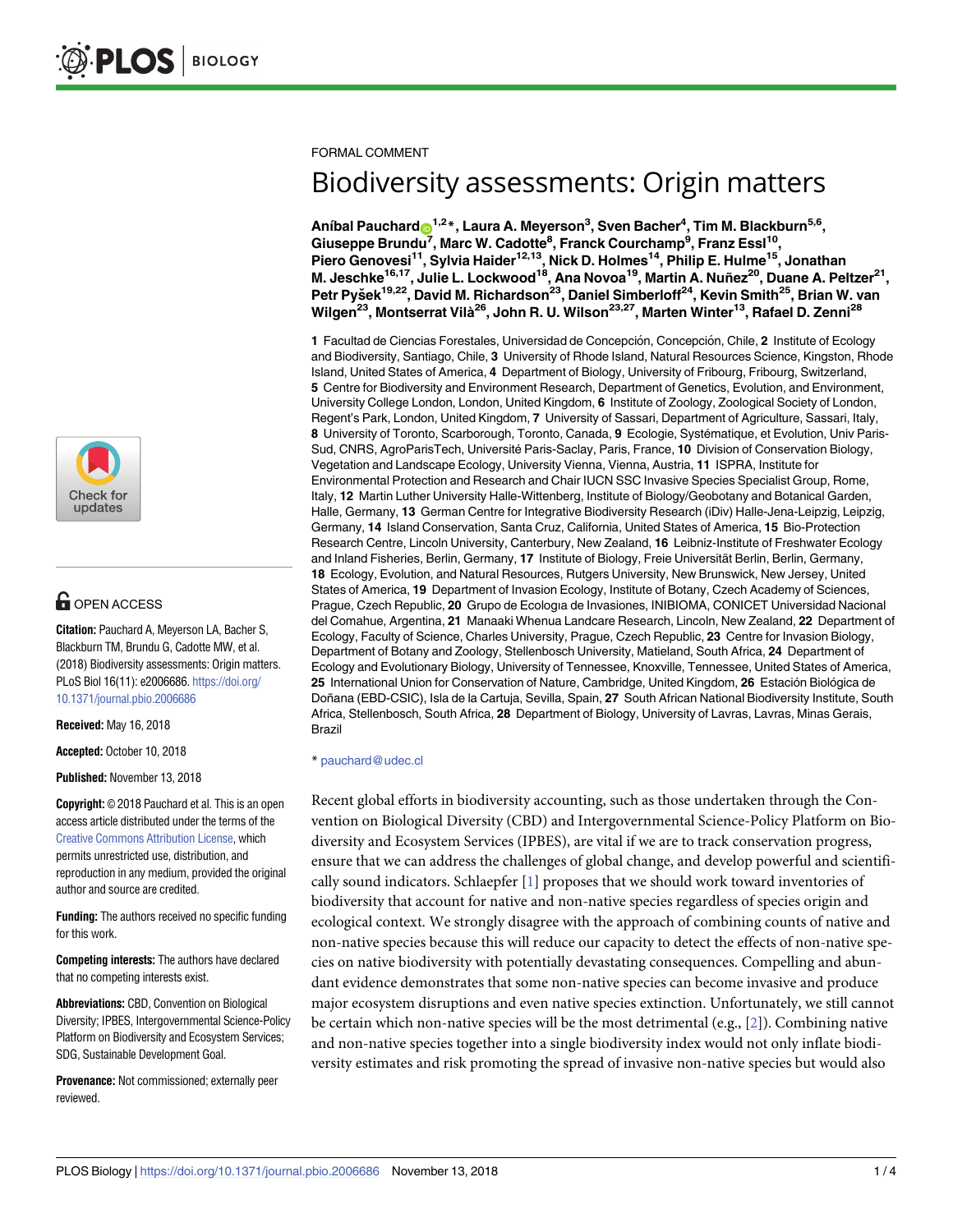<span id="page-3-0"></span>ignore the fundamental ecological differences between the two groups. The critical differences that should be considered when assessing biodiversity include the following.

## **1. Evolutionary history**

Native species have coevolved with one another and the physical environment, often resulting in intricate coadaptations [\[3\]](#page-5-0). Loss of native species can erase unique evolutionary histories. Therefore, non-native species additions do not compensate for phylogenetic losses resulting from extinctions even if they increase overall local species diversity, because many non-native species erode diversity through local and global extinctions [[4](#page-5-0)]. Even if one is willing to offset the current losses of biodiversity with the promise of new biodiversity as non-native species evolve and diverge, millions of years of biological adaptation and evolutionary history would be lost.

# **2. Biotic homogenization**

Biogeographic isolation is a fundamental driver of the Earth's biodiversity. Long-standing physical and biological isolation of continents, islands, and marine realms has produced extant biogeographic patterns, including hotspots of endemism and species richness. This is the natural heritage that biodiversity assessments seek to document and that global conservation policy seeks to maintain. The widespread introduction of non-native species, especially damaging invasive non-native species, tends to homogenize biodiversity so that regions lose their biological distinctiveness at taxonomic, functional, and phylogenetic levels [\[5](#page-5-0)].

# **3. Ecosystem functions and services**

The species that make up an ecosystem contribute to a multitude of functions and services, and the diversity of trait combinations ensures ecosystem multifunctionality over time and under changing environmental conditions [\[6](#page-5-0)]. Many ecosystem services are underappreciated by humans, and some critical ecosystem functions are surely yet to be discovered. While single ecosystem functions might be replaced by non-native species, non-native species can also decrease the value or rate of overall ecosystem service provisioning [\[2](#page-5-0)]. Further, our understanding of time lags and temporal dynamics of non-native species' impacts indicates that non-native species that appear harmless today may not remain so in the future [[7\]](#page-5-0). We lack the ability to predict which currently benign non-native species will be future invaders [[8](#page-5-0)]. What appears as an advantage now (i.e., new species additions) may weaken biosphere sustainability over the longer term.

Designating the origin of species in biodiversity assessments is imperative to understanding the state of global biodiversity. The fact that humans use and benefit from some non-native species does not erase the negative impacts that many other non-native species have on biodiversity, ecosystem services, and human well-being. Biodiversity indices, particularly coarse proxies such as species numbers, should be transparently calculated and carefully interpreted before drawing broad generalizations. In assessments of how much we have modified or destroyed our natural capital, changes in native species dynamics are one of the most relevant indicators. The indices reviewed in Schlaepfer's paper [[1](#page-4-0)] do not consider non-native species because they were largely designed to monitor the status of native biodiversity. Including nonnatives in estimates of total biodiversity without distinguishing their origin will lead to absurd situations in which drivers of biodiversity loss contribute to improvements in the metrics used to evaluate biodiversity conservation.

Moving forward, we agree with Schlaepfer [\[1](#page-4-0)] that full inventories of native and non-native biodiversity are needed both globally and for individual countries. For some taxonomic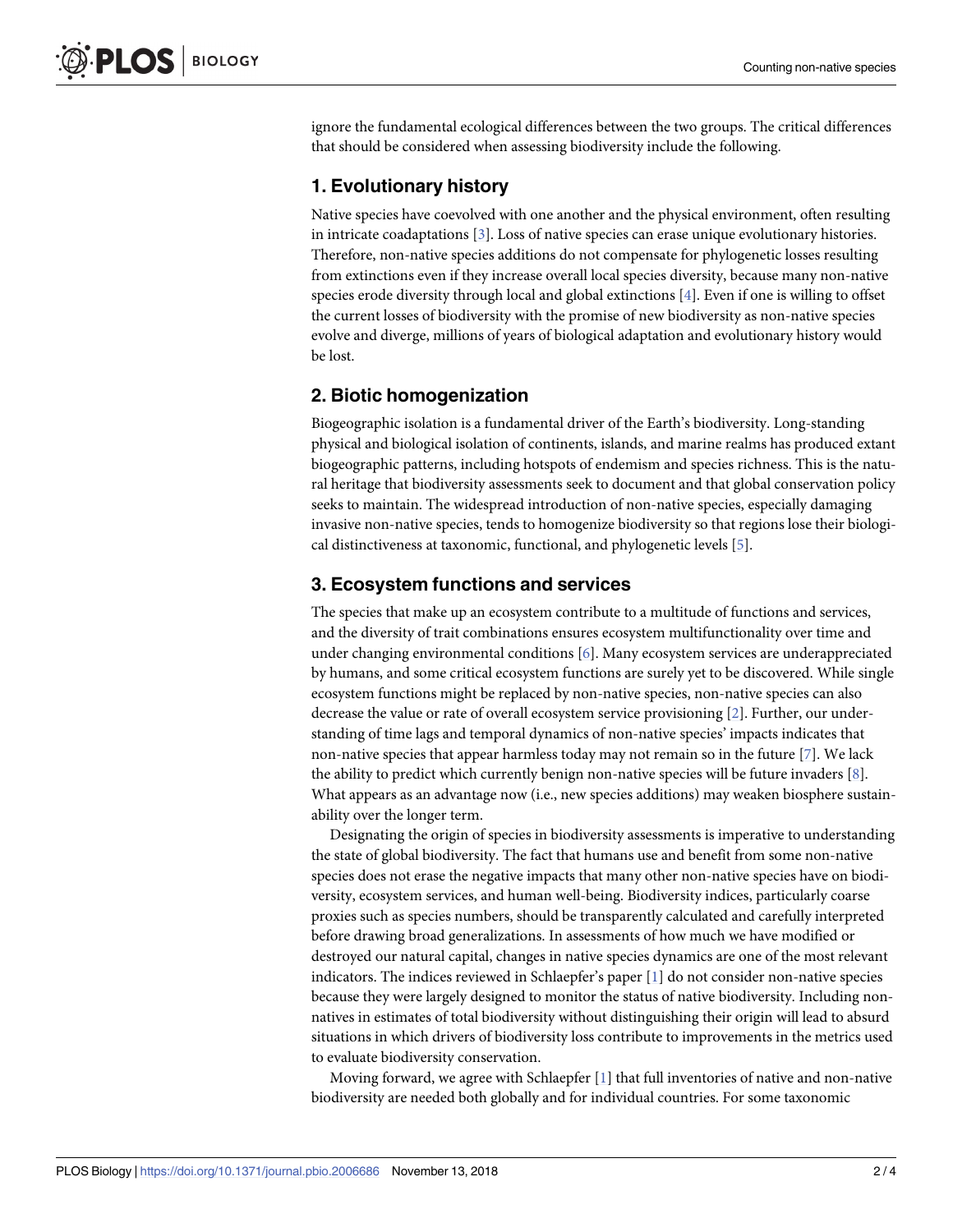<span id="page-4-0"></span>groups, such data are becoming available for most of the world [[9\]](#page-5-0). However, we should not simply tally species in a single column and declare our assessment complete and relevant. We must instead aim for global and local assessments that reflect the complex interplay between species, the physical environment, and human dependence on this complexity [\[10\]](#page-5-0). Assessments should not only count all species but also assess their origin, relative abundance, probability of extinction, contribution to biodiversity dynamics, ecosystem services and functions, and role in ecological networks. Both the harmful and beneficial roles of non-native species in providing ecological, human health, and economic benefits deserve special attention [[2](#page-5-0)]. These are ambitious aims given the challenges of producing even simple species lists for many areas, but they are vital if we are to understand the relevance of biodiversity to planetary health.

Through the CBD and the Sustainable Development Goals (SDGs), the world has committed to managing the impacts of priority invasive non-native species and preventing further introductions by 2020 in order to protect biodiversity and address poverty and inequalities. However, progress toward meeting these targets has been insufficient. With the international community beginning to negotiate a new global biodiversity framework to implement after 2020, it is critical that the scientific community provides clear and current objective knowledge of the threats posed by non-native species invasions, the unprecedented rate of new introductions, and their impacts on native biodiversity and human well-being, particularly within emerging economies [\[11\]](#page-5-0).

Schlaepfer [1] states that "Biodiversity indices will need to encompass all species if they are to remain socially relevant and illustrate the full gamut of what are now called ecosystem services." Without providing clear guidelines and a concrete proposal for how this could be achieved and supported by rigorous data, this demand lacks value and is potentially dangerous because it opens the door to unscientific and false equivalences, public policy confusion, and societal acceptance of inaction among policymakers and managers. As knowledge and data availability continue to grow, now is the time to develop more comprehensive assessments to quantify the state of global biodiversity and to monitor carefully how native and non-native species are shaping the biosphere. However, in doing so, we must resist the temptation to oversimplify the concept of biodiversity.

## **Author Contributions**

- **Conceptualization:** Anı´bal Pauchard, Laura A. Meyerson, Sven Bacher, Tim M. Blackburn, Giuseppe Brundu, Marc W. Cadotte, Franck Courchamp, Franz Essl, Piero Genovesi, Sylvia Haider, Nick D. Holmes, Philip E. Hulme, Jonathan M. Jeschke, Julie L. Lockwood, Ana Novoa, Martin A. Nuñez, Duane A. Peltzer, Petr Pyšek, David M. Richardson, Daniel Simberloff, Kevin Smith, Brian W. van Wilgen, Montserrat Vilà, John R. U. Wilson, Marten Winter, Rafael D. Zenni.
- **Writing – review & editing:** Anı´bal Pauchard, Laura A. Meyerson, Sven Bacher, Tim M. Blackburn, Giuseppe Brundu, Marc W. Cadotte, Franck Courchamp, Franz Essl, Piero Genovesi, Sylvia Haider, Nick D. Holmes, Philip E. Hulme, Jonathan M. Jeschke, Julie L. Lockwood, Ana Novoa, Martin A. Nuñez, Duane A. Peltzer, Petr Pyšek, David M. Richardson, Daniel Simberloff, Kevin Smith, Brian W. van Wilgen, Montserrat Vilà, John R. U. Wilson, Marten Winter, Rafael D. Zenni.

### **References**

**[1](#page-2-0).** Schlaepfer MA. Do non-native species contribute to biodiversity? PLoS Biol. 2018; 16(4): e2005568. <https://doi.org/10.1371/journal.pbio.2005568> PMID: [29664943](http://www.ncbi.nlm.nih.gov/pubmed/29664943)